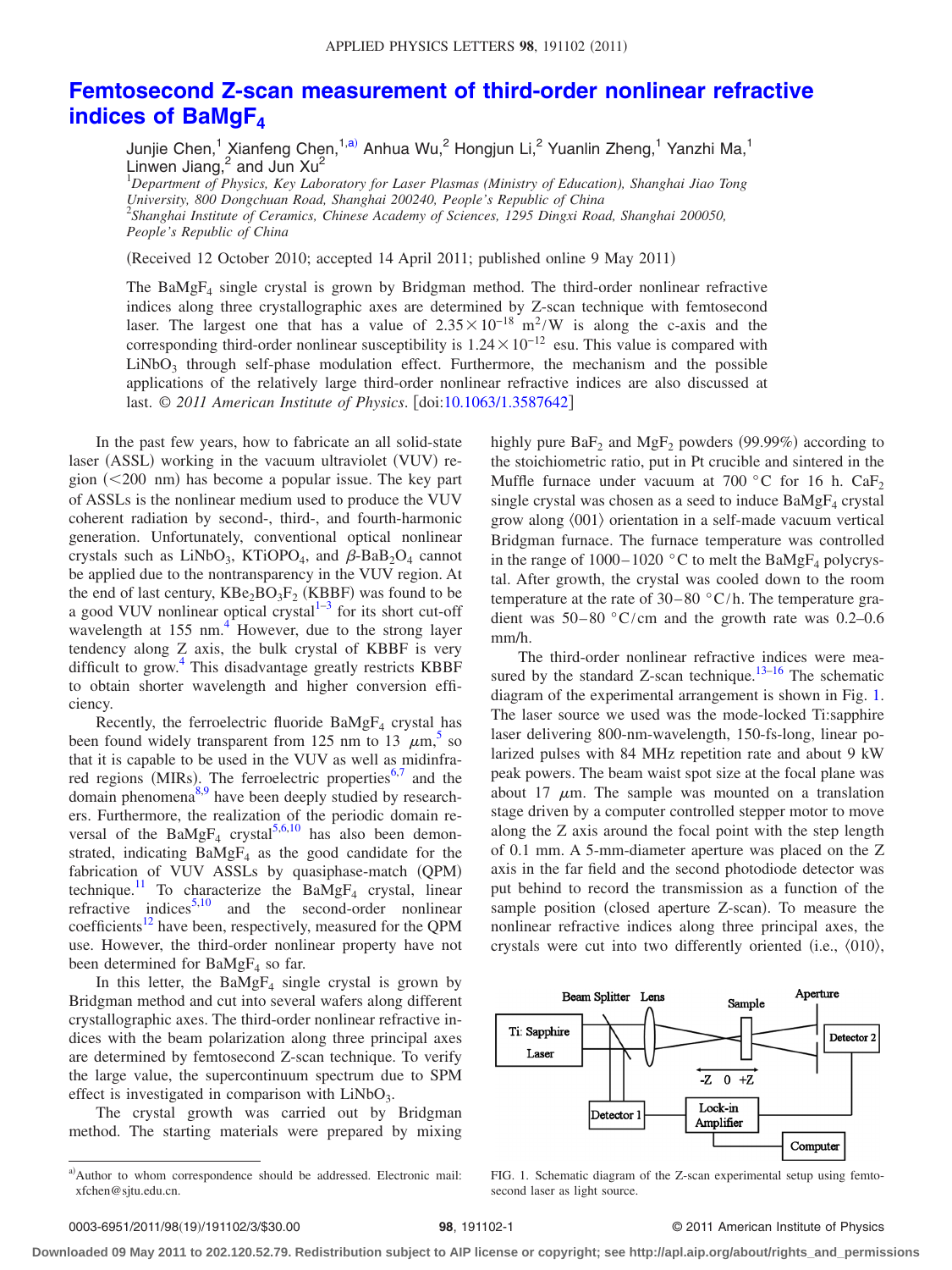<span id="page-1-0"></span>

FIG. 2. (Color online) Some parts of  $BaMgF_4$  crystal grown at a rate of 0.2–0.6 mm/h with  $CaF<sub>2</sub>$  as seed. The growth direction is along c-axis.

 $\langle 001 \rangle$  square plates with a precision better than 30'. The size of the plates was  $15 \times 15 \times 1$  mm<sup>3</sup>.

To measure the supercontinuum spectra, the 50-fs pulses centered at 800 nm with 1 kHz repetition rate were focused in both  $BaMgF_4$  and  $LiNbO_3$  wafers with the thickness of 1 mm. The peak intensity at the focus reached  $1 \times 10^{18}$  W/m<sup>2</sup>. The transmission spectra were measured by spectrometer HR4000.

Some parts of the as-grown  $BaMgF<sub>4</sub>$  crystal are shown in Fig. [2.](#page-1-0) The crystal was grown along c-axis at a growth rate of 0.2–0.6 mm/h. Due to the extremely different thermal expansion coefficients between  $a$ -,  $b$ -, and  $c$ -axes,  $17$  the crystal was easy to crack during the cooling process.

Before dealing with the  $BaMgF<sub>4</sub>$  samples, the Z-scan experiment on  $CS_2$  with the thickness of 1 mm was first done for testing and calibration. Through measurement and calculation, the third-order nonlinear refractive index of  $CS_2$ was equal to  $2.99 \times 10^{-18}$  m<sup>2</sup>/W, namely,  $1.16 \times 10^{-11}$  esu, which was in good agreement with  $(1.3 \pm 0.3) \times 10^{-11}$  esu reported previously[.18](#page-2-14) So it might be sure that the experiment setup was working normally. After that, the open-aperture (OA) Z-scan measurements of BaMgF<sub>4</sub> were performed, whereas no obvious nonlinear absorption peak or valley was recorded at this irradiance, indicating relatively short nonlinear absorption in  $BaMgF<sub>4</sub>$ .

The Z-scan measurements of  $BaMgF<sub>4</sub>$  at incident irradiance of 4.3  $GW/cm<sup>2</sup>$  are presented in Fig. [3,](#page-1-1) which exhibit the normalized transmission in closed-aperture (CA) Z-scan scheme as a function of sample position. The prefocal valley and the postfocal peak suggest the positive sign of the thirdorder nonlinear refractive index, indicating a self-focusing effect. Neglecting the nonlinear absorption,  $n_2$  is capable to be extracted by fitting the CA Z-scan traces using the wellestablished formulae

$$
T_{\rm CA} = 1 - \frac{4x}{(x^2 + 9)(x^2 + 1)} \Delta \Phi_0 \text{ with } \Delta \Phi_0 = kn_2 I_0 L_{eff},
$$
\n(1)

where  $T_{CA}$  is the normalized transmittance for CA,  $x = z/z_0$ ,  $z_0 = \pi w_0^2 / \lambda$ ,  $\Delta \Phi_0$  is the on-axis nonlinear shift at the focus, *k* is the wavelength number,  $I_0$  is the irradiance at the focus, *Leff* is the sample's effective length. Owing to the little nonlinear absorption, the third-order nonlinear susceptibility only has its real part as shown below<sup>19</sup>

<span id="page-1-1"></span>

FIG. 3. (Color online) Z-scan traces and fittings of the  $BaMgF<sub>4</sub>$  crystal along a-, b-, and c-axes, respectively. The irradiance at the focus is 4.3  $\text{GW/cm}^2$ .

$$
\chi^{(3)}\text{ (esu)} = \frac{cn_0^2}{120\pi^2}n_2\text{ (m}^2/\text{W)},\tag{2}
$$

where  $c$  is the velocity of light in vacuum. Substituting the experiment data into the above equations, the third-order nonlinear refractive indices of three principal axes (i.e.,  $n_{2,a}$ ,  $n_{2,b}$ , and  $n_{2,c}$  and the corresponding third-order nonlinear susceptibilities (i.e.,  $\chi_{1111}$ ,  $\chi_{2222}$ , and  $\chi_{3333}$ ) are all derived and presented in Table [I.](#page-1-2)

Since the linear refraction of  $BaMgF<sub>4</sub>$  is about 1.47 at 800 nm (Ref. [5](#page-2-3)) and the Rayleigh range  $n_{0}z_{0}$  equals to 1.7 mm, the samples with 1 mm thickness satisfy the thinsample condition  $L < n_0 z_0$  (Ref. [13](#page-2-11)) in our Z-scan experiment. It is known that the  $\chi^{(2)}$ :  $\chi^{(2)}$  cascading effect may obviously affect the value of  $n_2$  in the near-phase-matched SHG process.<sup>20</sup> However, in our Z-scan experiment, this effect can be neglected since the system is faraway from the phase-matching point when 800 nm laser beam is polarized along any of three crystallographic axes in the  $BaMgF<sub>4</sub>$ crystal.<sup>5</sup> The experimental error is about 15%, which mainly comes from the determination of the beam waist and the calibration of the laser power. Why the nonlinear absorption cannot be observed in the experiment is because of the large band gap of  $BaMgF_4$  up to 9.5 eV, which is six times larger than the photon energy at  $800$  nm  $(1.55 \text{ eV})$ . Thus, only more than six photons absorption may occur in the medium, the possibility of which is very small. Consequently, the mechanism of the Z-scan traces can be regarded as the bound electronic Kerr nonlinearity. As it can be seen, the three susceptibilities are significantly different from each other, conforming to the orthorhombic crystal system with space group  $Cmc2_1$  (Ref. [21](#page-2-17)) for BaMgF<sub>4</sub> which has the indepen-

<span id="page-1-2"></span>TABLE I. Third-order nonlinear refractive indices and corresponding thirdorder susceptibilities of the  $BaMgF<sub>4</sub>$  crystal.

| Crystallographic<br>axes | Subscripts of<br>$x^{(3)}$ tensor | $n_{2,\alpha}$<br>$(10^{-19} \text{ m}^2/\text{W})$ | $\chi_{ijkl}^{(3)}$ (10 <sup>-13</sup><br>$\cos u$ ) |
|--------------------------|-----------------------------------|-----------------------------------------------------|------------------------------------------------------|
| a                        | 1111                              | $2.90 \pm 0.45$                                     | $1.58 \pm 0.24$                                      |
| h                        | 2222                              | $6.38 \pm 0.96$                                     | $3.46 \pm 0.52$                                      |
| c                        | 3333                              | $23.5 \pm 3.5$                                      | $12.4 \pm 1.9$                                       |

**Downloaded 09 May 2011 to 202.120.52.79. Redistribution subject to AIP license or copyright; see http://apl.aip.org/about/rights\_and\_permissions**